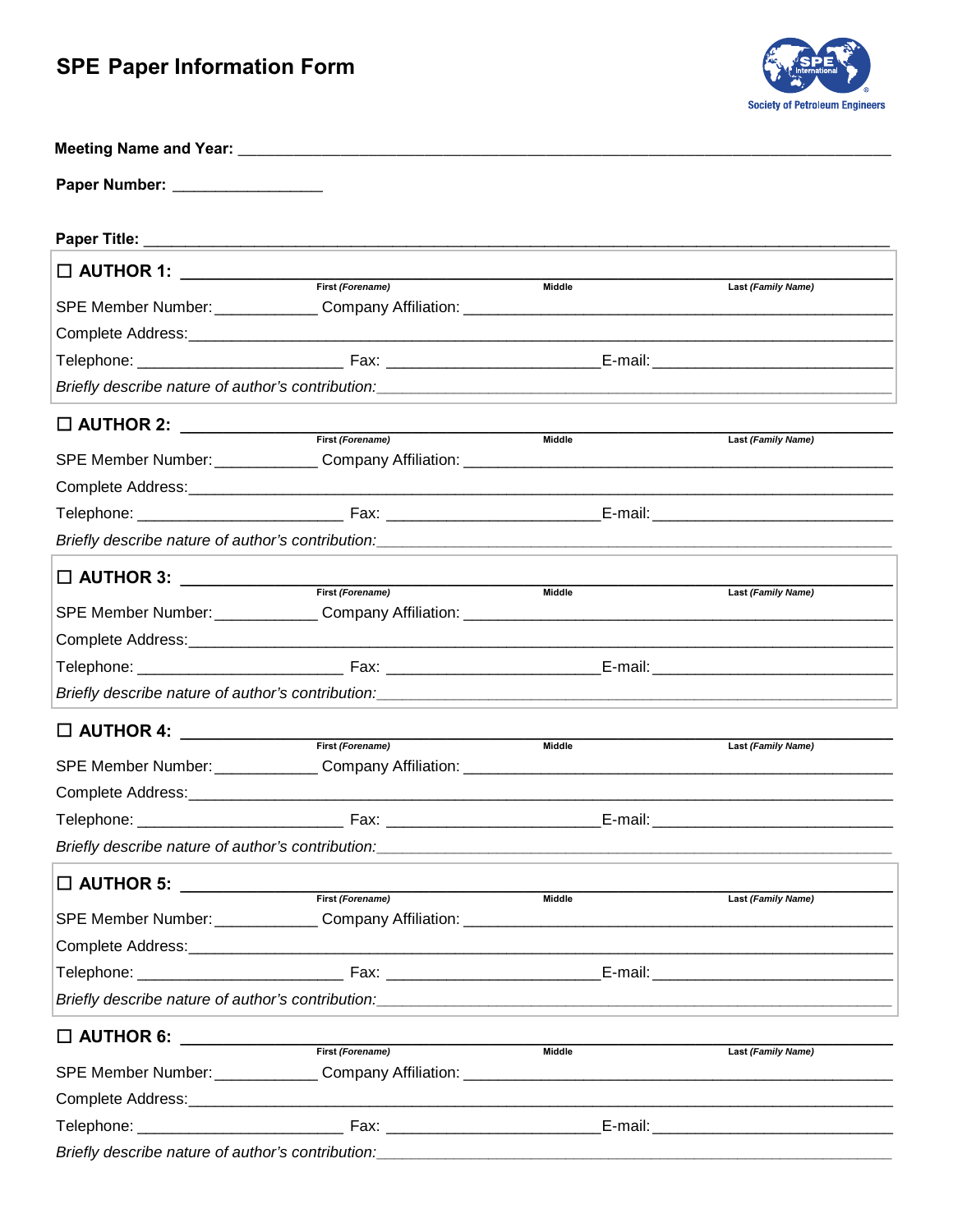## **SPE Paper Information Form (continued)**



| Paper Number: ___________________                                                                           |                                                                                                                                                                                                                                |               |                           |
|-------------------------------------------------------------------------------------------------------------|--------------------------------------------------------------------------------------------------------------------------------------------------------------------------------------------------------------------------------|---------------|---------------------------|
|                                                                                                             |                                                                                                                                                                                                                                |               |                           |
|                                                                                                             |                                                                                                                                                                                                                                |               |                           |
|                                                                                                             |                                                                                                                                                                                                                                | Middle        | Last (Family Name)        |
|                                                                                                             |                                                                                                                                                                                                                                |               |                           |
|                                                                                                             |                                                                                                                                                                                                                                |               |                           |
|                                                                                                             |                                                                                                                                                                                                                                |               |                           |
|                                                                                                             |                                                                                                                                                                                                                                |               |                           |
| $\square$ AUTHOR 8: $\_\_\_\_\_\_\_\_\_\_\_\_\_\_\_\_\_\_\_\_$                                              | First (Forename)                                                                                                                                                                                                               | Middle        | Last (Family Name)        |
|                                                                                                             |                                                                                                                                                                                                                                |               |                           |
|                                                                                                             |                                                                                                                                                                                                                                |               |                           |
|                                                                                                             |                                                                                                                                                                                                                                |               |                           |
|                                                                                                             |                                                                                                                                                                                                                                |               |                           |
| $\square$ AUTHOR 9: $\_\_\_\_\_\_\_\_\_\_\_\_\_\_\_\_\_\_\_\_$                                              |                                                                                                                                                                                                                                |               |                           |
|                                                                                                             | First (Forename)                                                                                                                                                                                                               | <b>Middle</b> | <b>Last (Family Name)</b> |
|                                                                                                             |                                                                                                                                                                                                                                |               |                           |
|                                                                                                             |                                                                                                                                                                                                                                |               |                           |
|                                                                                                             |                                                                                                                                                                                                                                |               |                           |
|                                                                                                             | Briefly describe nature of author's contribution: \\esp \\esp \\esp \\esp \\esp \\esp \\esp \\esp \\esp \\esp \\esp \\esp \\esp \\esp \\esp \\esp \\esp \\esp \\esp \\esp \\esp \\esp \\esp \\esp \\esp \\esp \\esp \\esp \\es |               |                           |
| □ AUTHOR 10: ____________                                                                                   |                                                                                                                                                                                                                                |               |                           |
|                                                                                                             | First (Forename)                                                                                                                                                                                                               | Middle        | Last (Family Name)        |
|                                                                                                             |                                                                                                                                                                                                                                |               |                           |
|                                                                                                             |                                                                                                                                                                                                                                |               |                           |
|                                                                                                             |                                                                                                                                                                                                                                |               |                           |
| Briefly describe nature of author's contribution:                                                           |                                                                                                                                                                                                                                |               |                           |
| $\boxed{\fbox{$\fbox{$\Box$ AUTHOR 11:}\quad \underbrace{\qquad \qquad \qquad}_{\text{First (Forename)}}$}$ |                                                                                                                                                                                                                                | <b>Middle</b> |                           |
|                                                                                                             |                                                                                                                                                                                                                                |               | Last (Family Name)        |
|                                                                                                             |                                                                                                                                                                                                                                |               |                           |
|                                                                                                             |                                                                                                                                                                                                                                |               |                           |
|                                                                                                             | Briefly describe nature of author's contribution: https://www.community.community.community.community.communit                                                                                                                 |               |                           |
| $\square$ AUTHOR 12: $\square$                                                                              |                                                                                                                                                                                                                                |               |                           |
|                                                                                                             | First (Forename)                                                                                                                                                                                                               | Middle        | Last (Family Name)        |
|                                                                                                             |                                                                                                                                                                                                                                |               |                           |
|                                                                                                             |                                                                                                                                                                                                                                |               |                           |
|                                                                                                             |                                                                                                                                                                                                                                |               |                           |
|                                                                                                             | Briefly describe nature of author's contribution: National Content of the content of the content of the content of the content of the content of the content of the content of the content of the content of the content of th |               |                           |